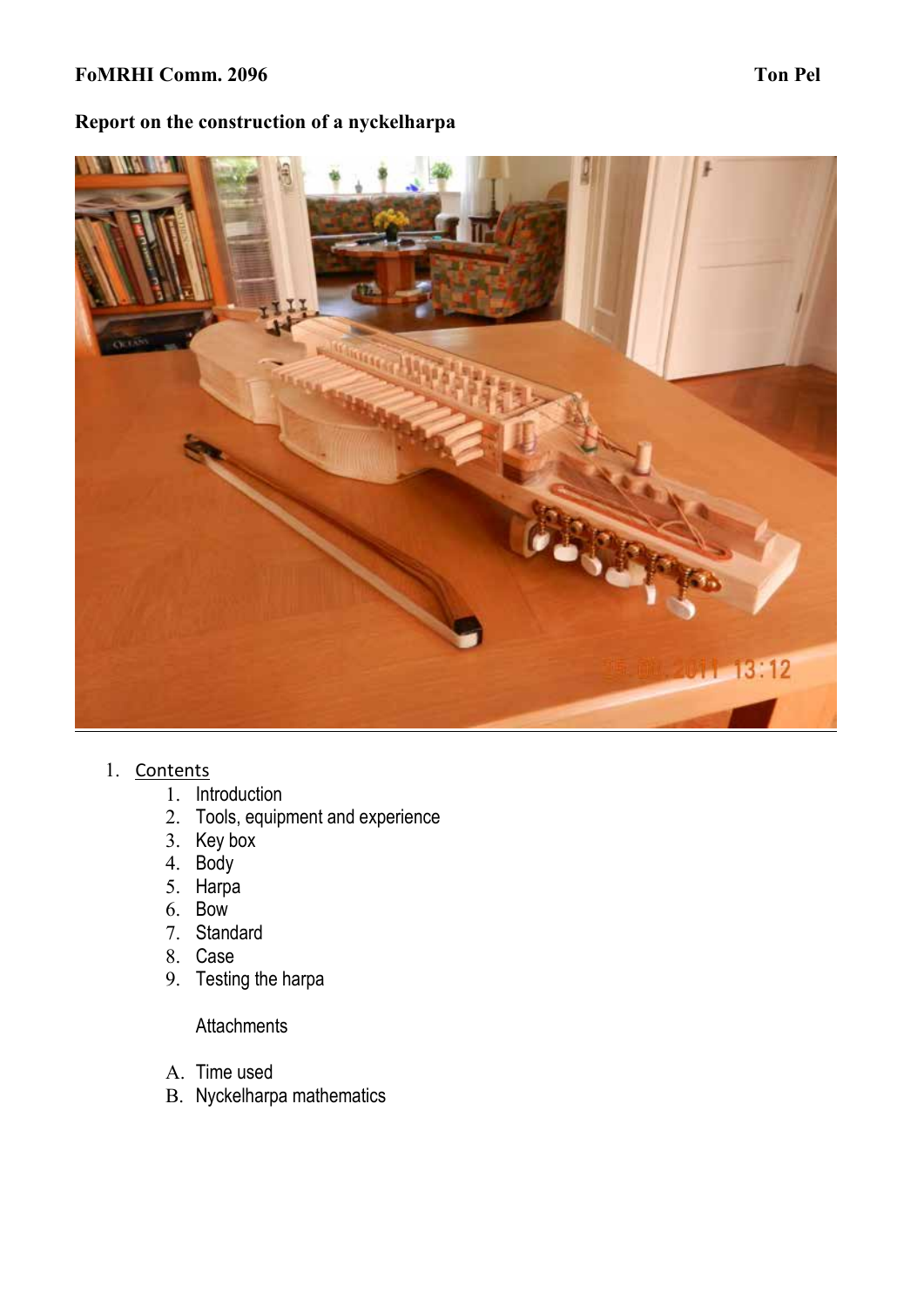## 2. Introduction

This report provides information on how I built a nyckelharpa, using the instructions found in "*Chromatic nyckelharpa - A construction manual* (ISBN 91-7910-416-9)' written by Sören Åhker. This report reflects my personal experiences and approaches and it shows my diversions from the directions of Sören Åhker.

This report does not replace the above construction manual. On the contrary. It is, I think, better understandable by those who know the content of the construction manual.

During the building process I recorded each day what I did and how much time I've spent on it. Information about the time spent can be found in Appendix. The time spent is the net time = time at the workbench. I also have included pictures of the work made.

I hope future nyckelharpa builders will benefit from my experience and tips, and especially from the mistakes I made.

Questions or comments about this report are welcome at my e-mail address.

# Ton Pel

Hilversum, The Netherlands, November 2011

e. ton\_pel@hotmail.com

# 2. Tools, equipment and experience

It will be clear that my approach was partly determined by the workshop and the tools I had. I'm usually using micro tools, such as from Proxxon or Dremel. My workshop is about 15 square meters. It has three workbenches, which allows one to leave unfinished work for a while, and to carry on with something else.

My approach was also determined by my experience with woodworking. It is limited to the use of the common DIY hand tools such as saws, files, planes, chisels and power tools such as drill presses and belt sanders (I had no band saw). I had never made such a complex device as the nyckelharpa. After making it, I am convinced that anyone who masters the basic techniques of woodworking, can build a nyckelharpa, according to the construction manual mentioned earlier.

## *Tip: Work with the original drawings and not with a copy*

Because I was concerned that the drawings attached to the construction manual would be damaged during the building process, I made copies of them. I started working with the copies. When I compared the key guides I had created from the copy, with the original drawing there were unacceptable differences. The measures on the copy were not exactly equal to those of the original.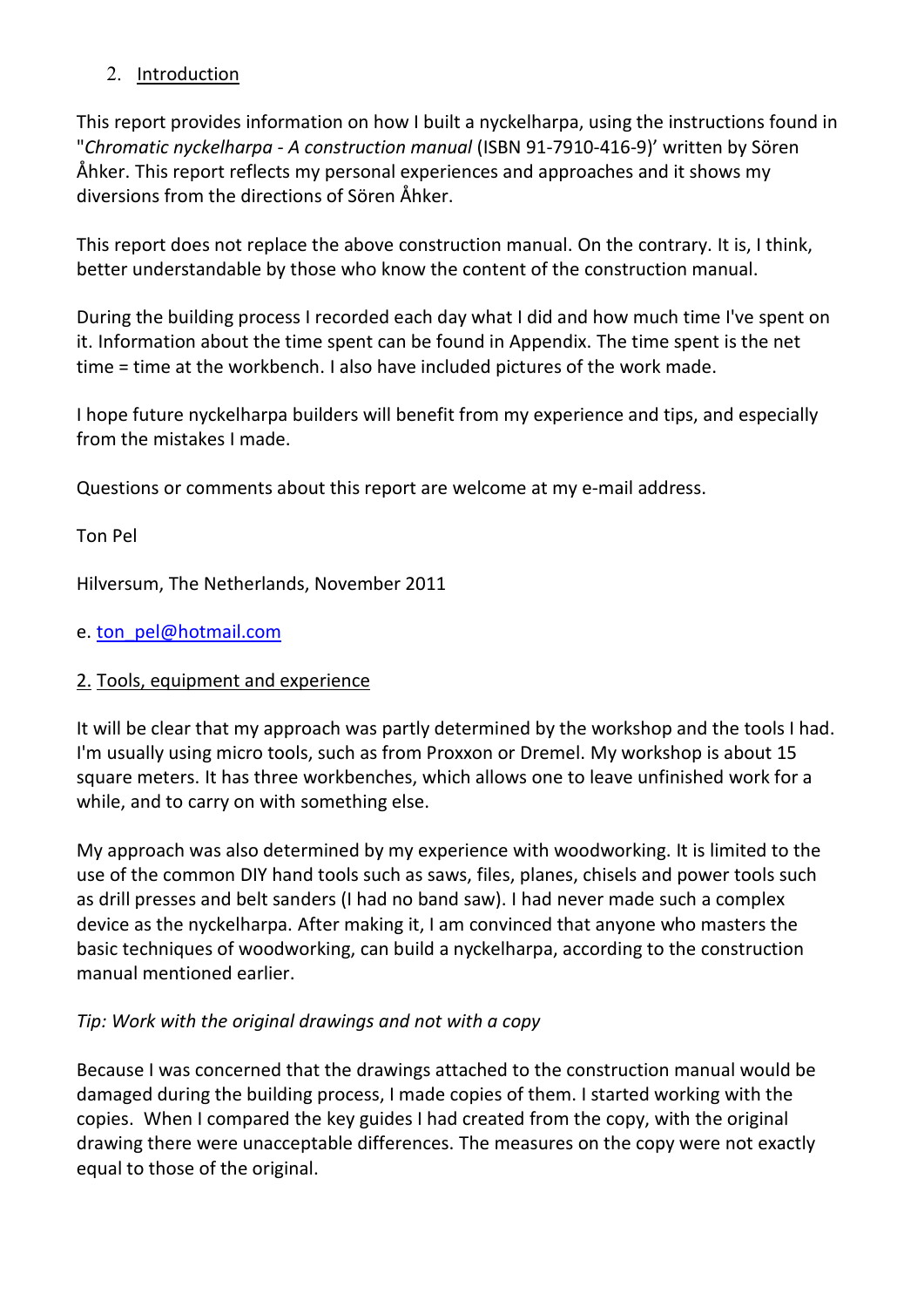The construction manual suggests making templates for all parts of the nyckelharpa and using these to create shapes on the wood. I have not done so: I have measured all shapes from the original drawing and have drawn these directly on the wood. I could work that way, I think, because I can draw well.

## 3. Key box

In the construction manual making the body is the first step. Because the key box seemed to me the hardest part of the knucklehead, I started with it. My idea was that, if I could make the key box I could make the other parts too.

## *Key Guides*

Because I wondered if the teeth of the key guides were strong enough to withstand lateral forces, I made a test piece. I reinforced a few teeth with copper wire. The others were not reinforced. By exerting pressure on both types of teeth, I could conclude that the nonfortified teeth were strong enough.



I then drew the four key guides on wood, cut them with an electric jigsaw and finished them with key files.

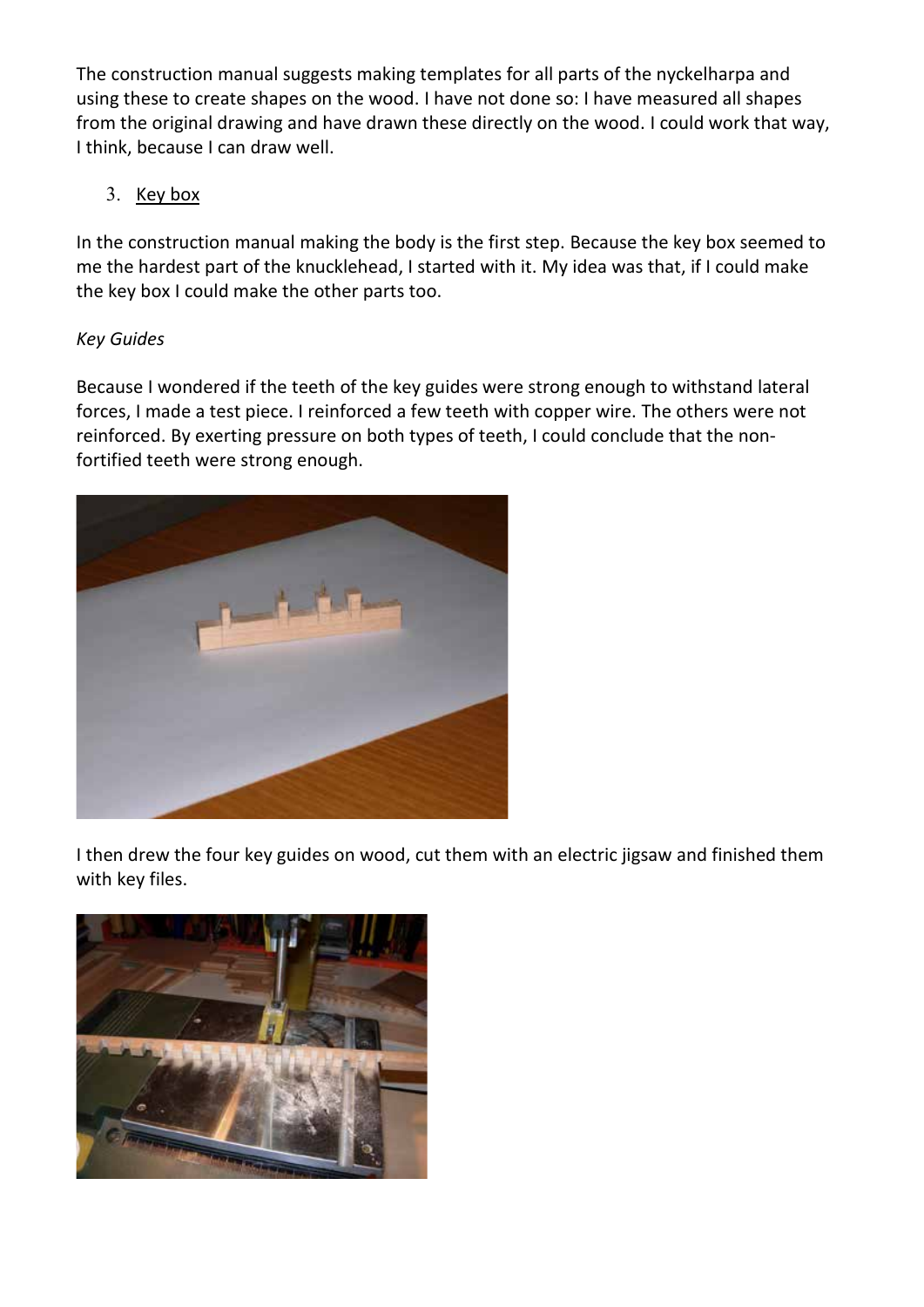Finally, I covered the inside of the teeth of the key guides with supple leather of 1 mm thickness. (This means that where the keys slide through the key guides; the keys should be 1 mm less thick than is indicated in the construction manual).

# *Keys*

I started by drawing the sizes of the keys, and the place of the long holes on the wood.

Tip: Do not use an electric jigsaw without guides

I tried to cut out the long holes with an electric jigsaw. That did not work properly because it was a very difficult to saw straight without guidance. The result was a key with a hole whose edges are not straight and taut.



I thought it would be better to cutter the keys. To do that and I have turned a micro drill into a router table below. That was pretty simple: 1) by turning the micro drill holder upside down and 2) by fitting a custom-made small plateau which the cutter sticking up.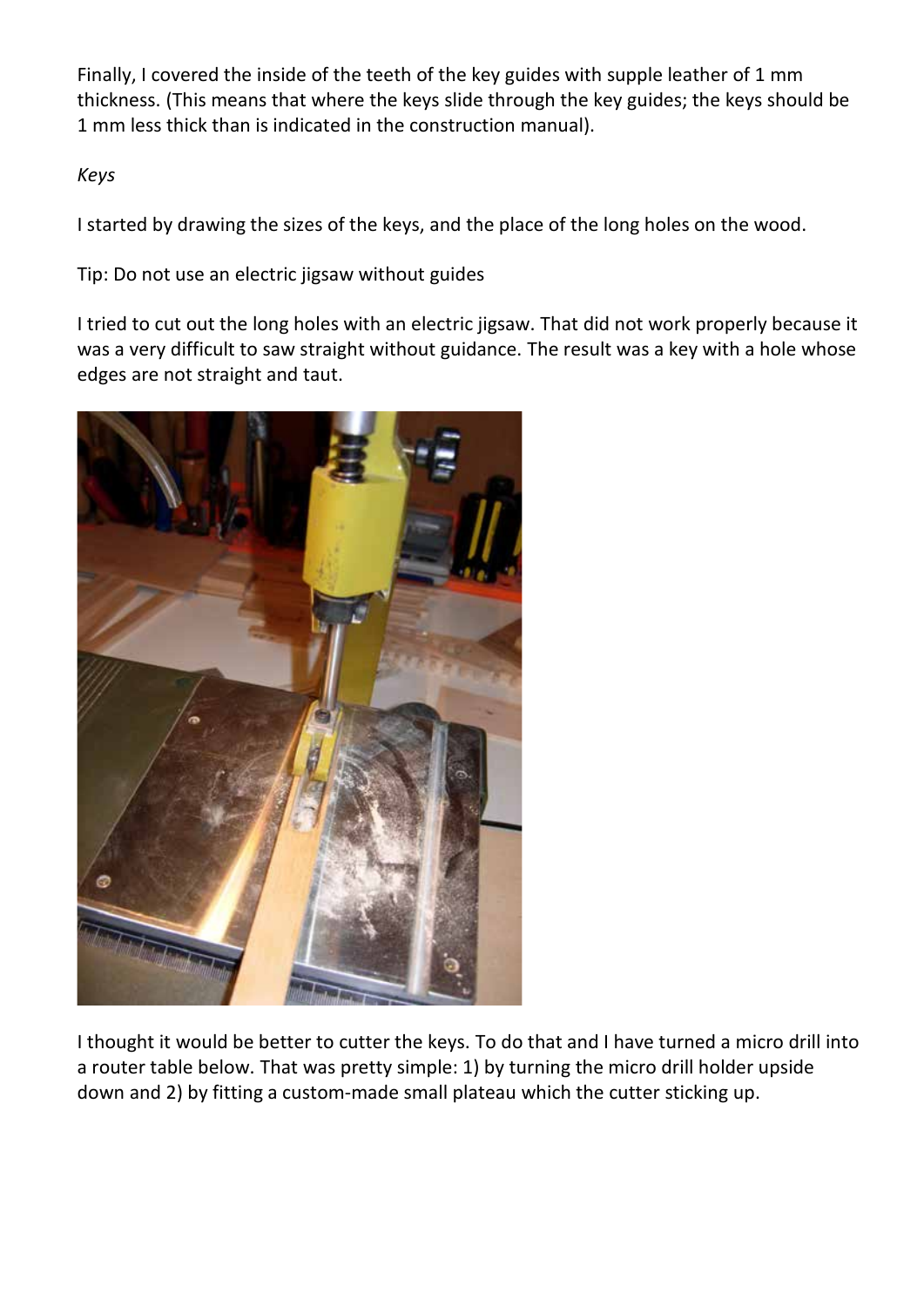

That worked perfectly. So, I could accurately cutter out the holes.



With this tool, I could also cutter the outside of the keys in the desired form.

*Please note:* the picture shows a hole for a tangent. These holes and tangents, however, should be made later in the process.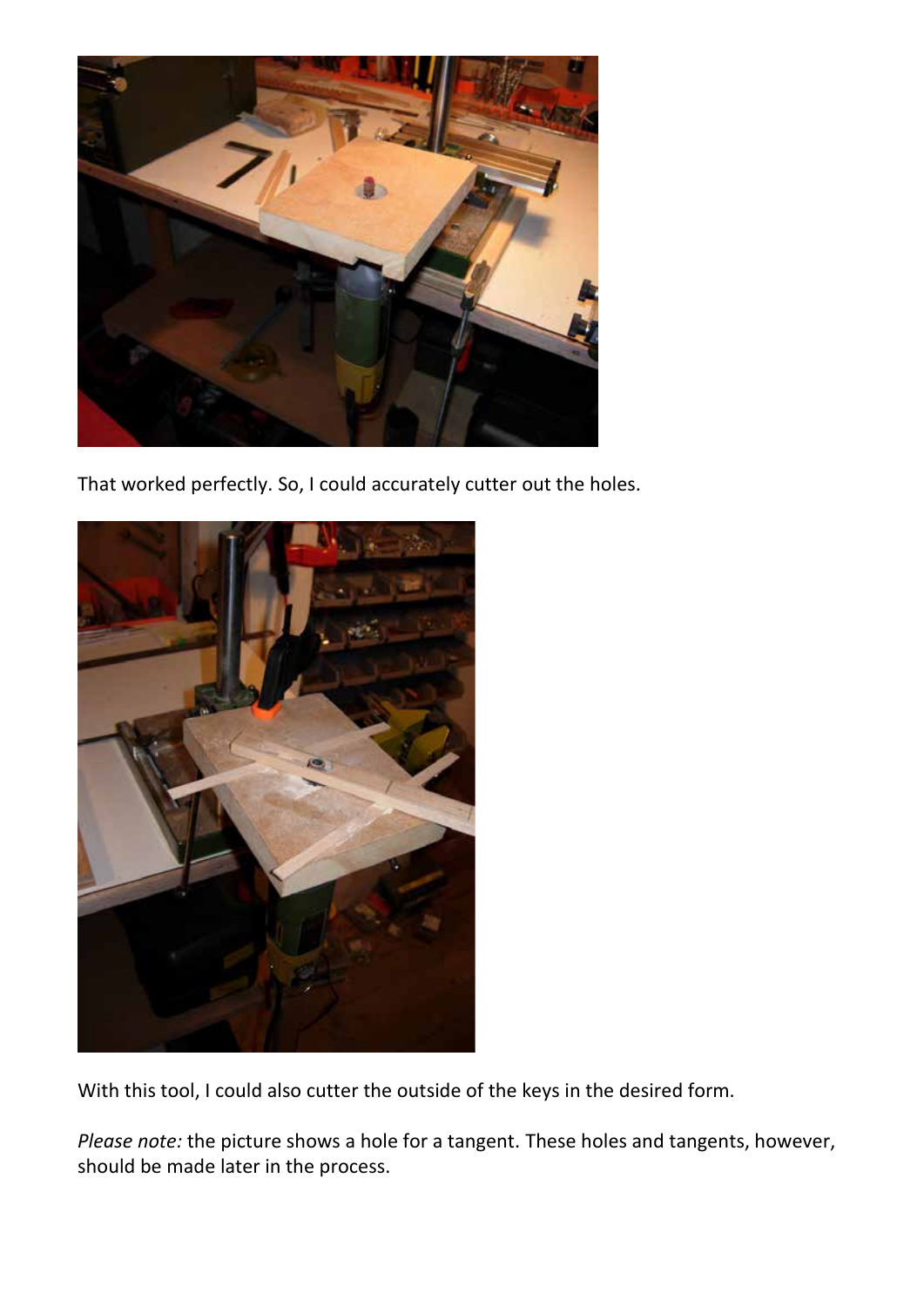

*Placing the keys in the key guides*

Because I did not make the harpa body first I had no neck to mount the key box on. Instead of the neck, I used a piece of MDF 10 cm wide, with a length of the neck. I glued graph paper on it, as a guide for parallel and perpendicular placement of the keys in the key guides.



I glued thin leather on the MDF piece under the lower the key guides. The key guides were clamped to the MDF piece. That made little adjustments possible.

Then I precisely fitted each key in the key guides using knife and file. The graph paper was very helpful.

After the bottom row of keys was mounted in position, I fixed the guides with screws instead of clamps. Then the middle and top row keys were fitted and placed in the key guides.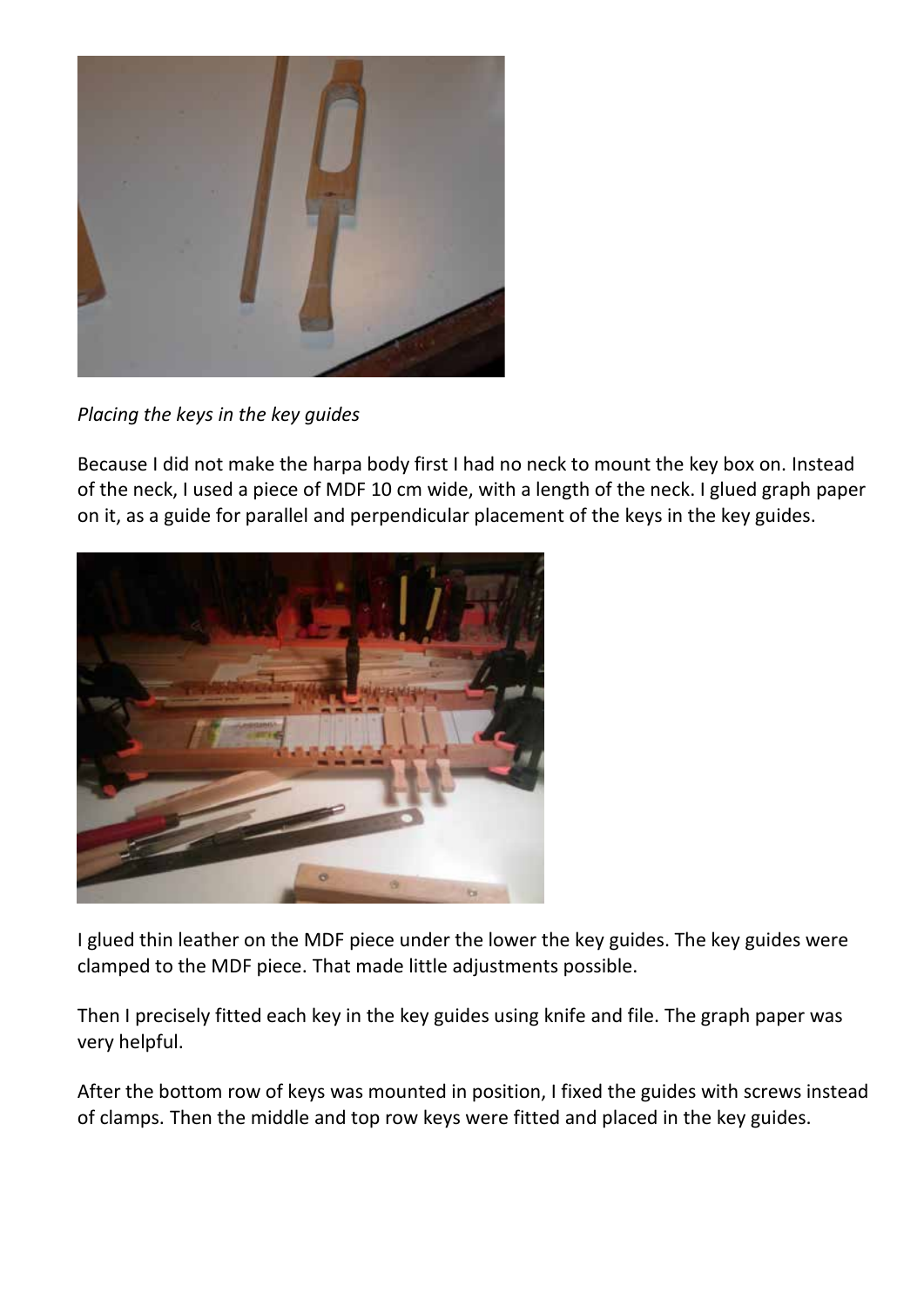

Thus, the key box was built step by step.



The vertical block at the left side of the key box is a temporary replacement for the nut over which the strings will run. It is an easy tool to place on the keys exact marks for placement of the tangent (holes). The holes in the keys at each layer have a different diameter. I drilled them with a drill press.

## *Tangents*

The tangents have a different thickness for each key row: 8 mm for the bottom, 8 mm for the middle and 6.5 mm for the top row. For tangents with a certain thickness, I started with a square bar with that thickness. Then I drew the tangent at the top of the bar, the pen of the tangent pointing up. The rest of the bar serves as a handle for holding the workpiece. At the place where the pen stops, I sawed the bar so far in that a pen could be rough cut with aknife and be rounded to the diameter of the pin with a file.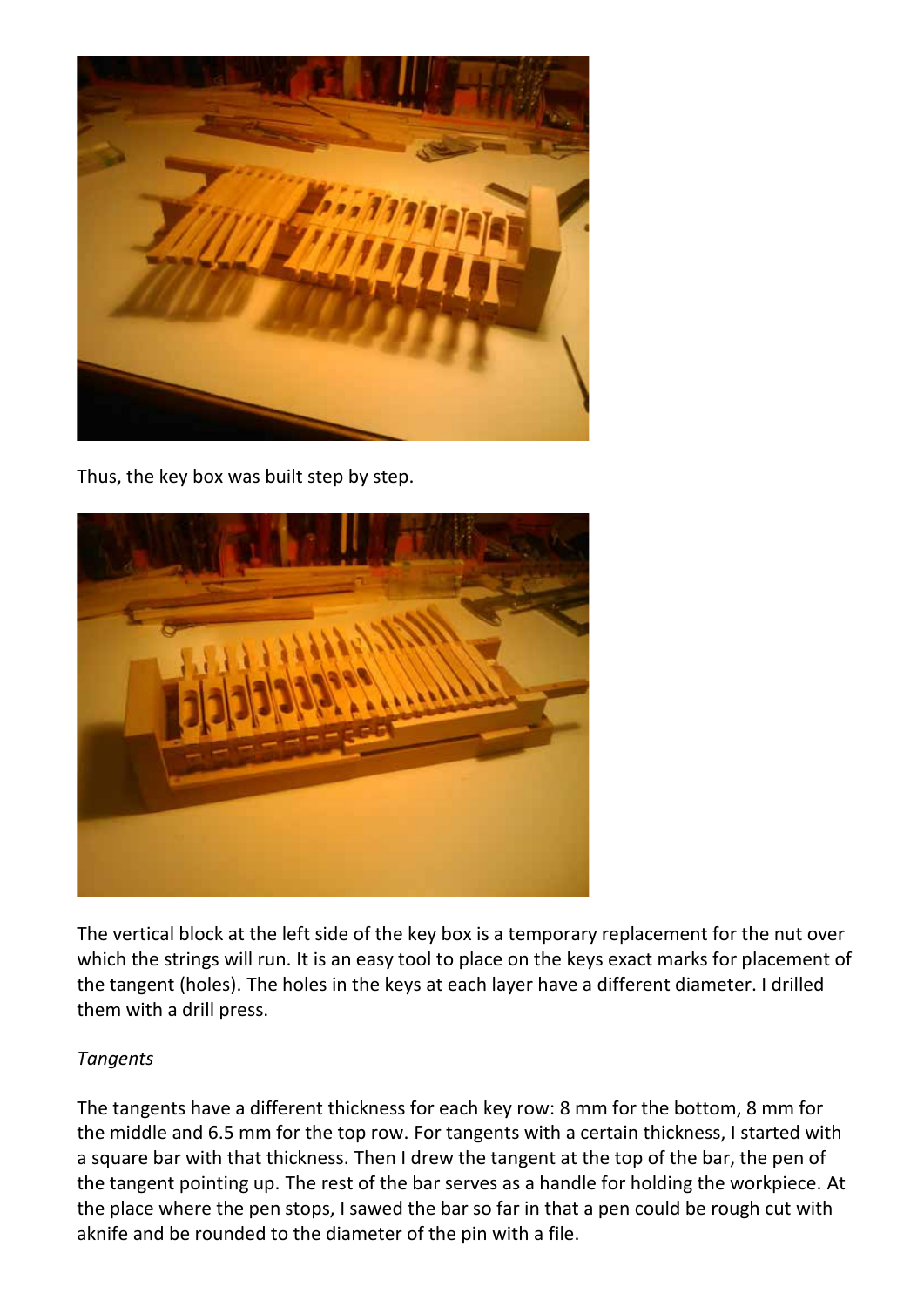

To cut the sloping sides that form the angle which touch the string, I used a sharp knife. After that the tangent is ready and can be cut from the bar. On the bar, the following tangent can be drawn, etc.

### *Key box finishing*



After placing all the tangents, I have finished the key box.

Because key guides remained not exactly vertical, I made cross connections between the left and right key guides. They consist of threaded rod that runs through the key guides. For show, I caught the rod in a brass tube.

When I was ready, I adjusted the key box to form a self-contained unit, which could later be mounted on the neck. To that end I replaced the MDF piece by a wooden plate of 5 mm thick, 10 cm width, length of the neck. To ensure that this plate is not going to bend due to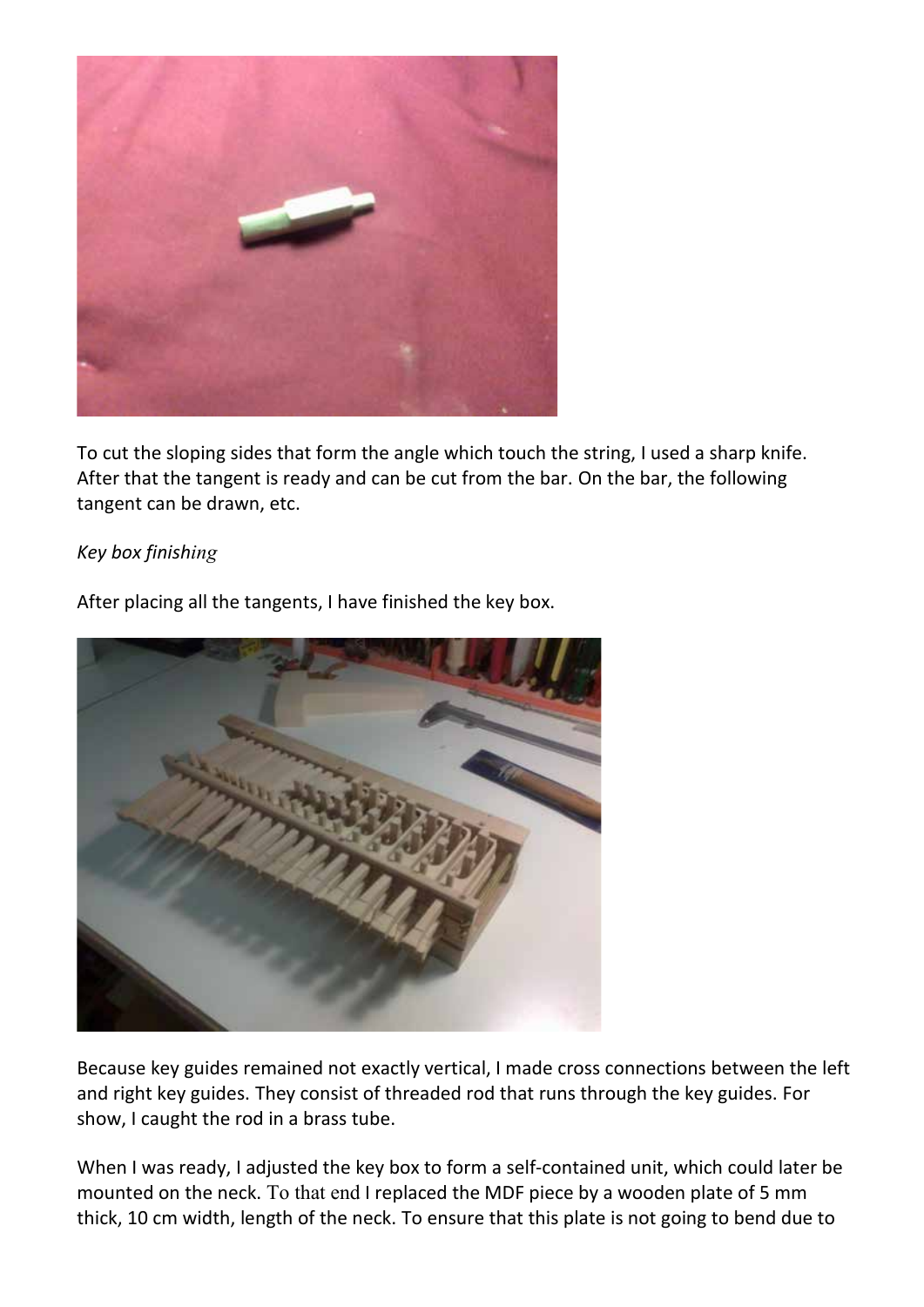temperature or humidity, I made it of plywood. For decoration I finished the short edges with hardwood.

# 4. Body

Having taken all measures and shapes from the original drawing I drew them on the wood. I checked everything thoroughly. Because I had no band saw, I used the band saw from a shipyard. The width of the blade of the saw did not allow to saw certain curves in one movement.



To solve this some curves were cut out from two sides. It proved difficult to match cuts made from two sides. Then there is a lot of finishing with chisels, files and sandpaper needed to get everything in order.

*Tip: Work with a band saw with a blade width that can saw all curves in one move*

# *The neck*

With a drill press, I drilled left and right a series of holes adjacent to each other. I cut them out with a chisel and file so that elongated holes for the guitar strings were created. The edges of these holes were not nice and tight. That was solved by gluing mahogany strips with an oblong hole. Drilling the holes for the guitar string tuner was simple.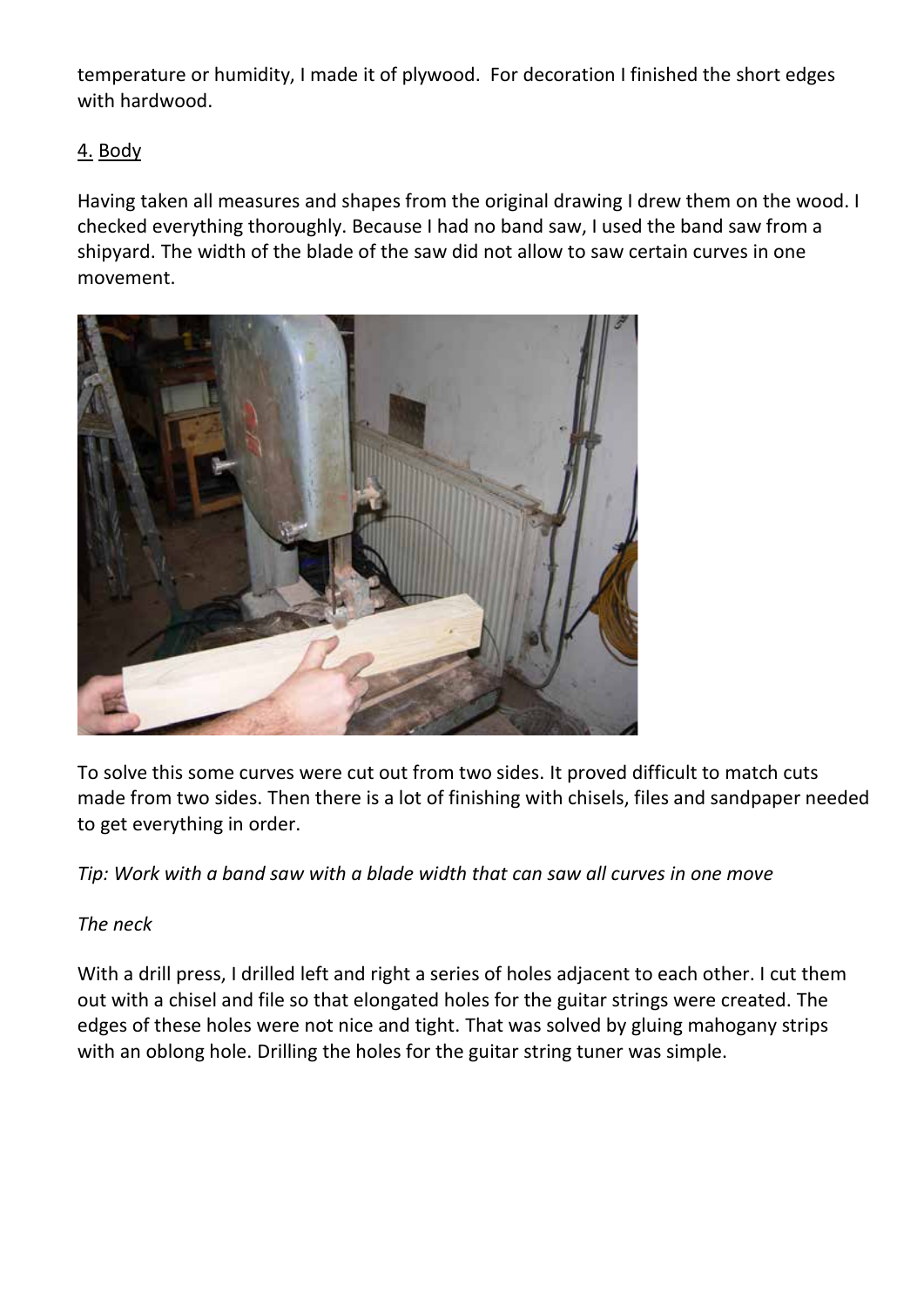

This work was done when the neck was not attached to the harp.

The reinforcement plate and the tuning pegs of the cello strings were made of two types of wood. That is a matter of taste.



I used a peg reamer and peg shaver to fit the pegs in the neck.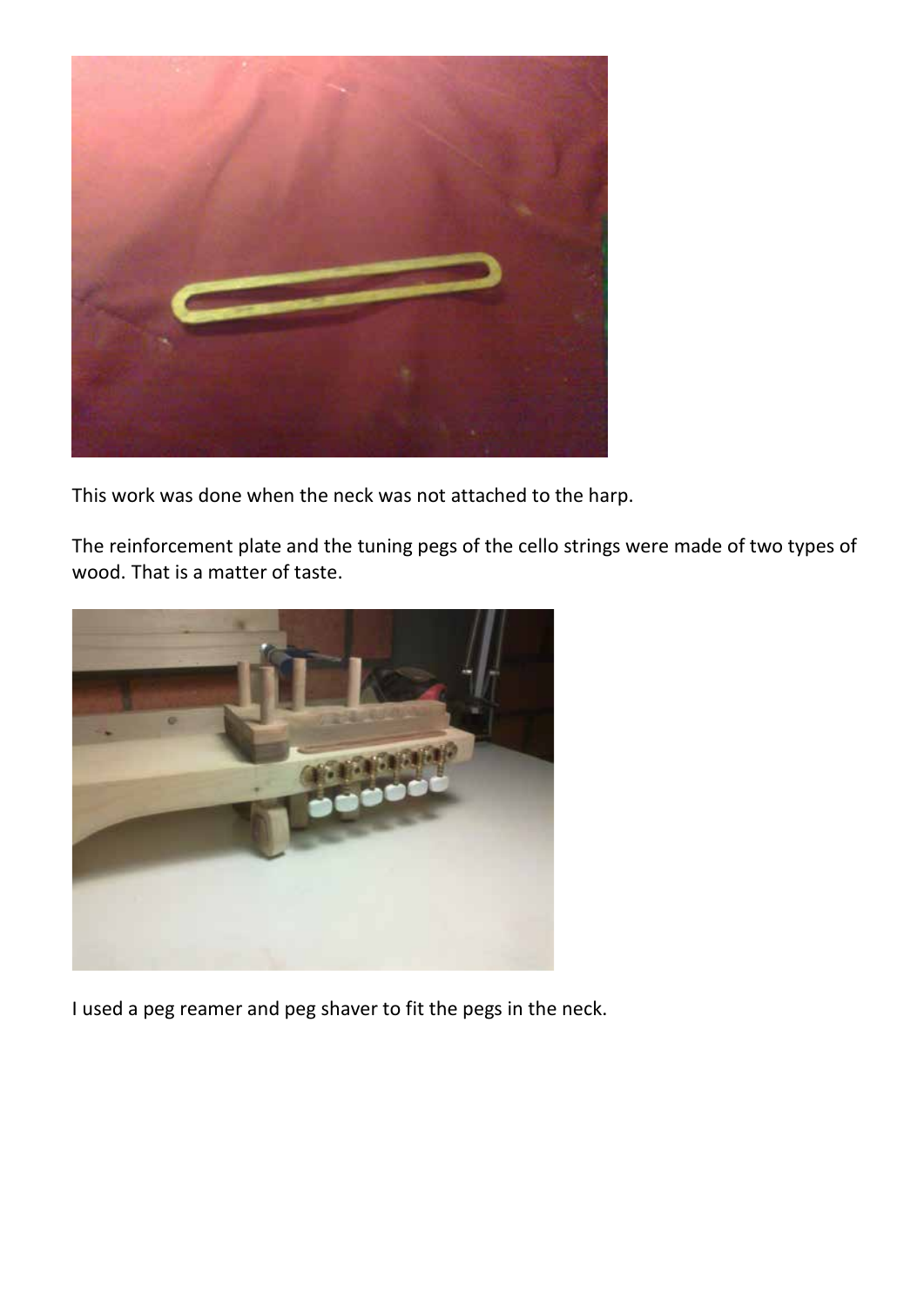

*The assembly of the harpa*

The assembly of the harpa is quite simple.



Here you can see how the parts are glued together and clamped. After this was done, I glued and clamped the back to the harpa.

## *Bending the top plate*

I bought the top plate. It consisted of two parts glued together, 5 mm thick. From the construction manual one can (mathematically) deduce that the top plate should have the shape of a circle segment with a radius of 29 cm.

I have therefore made a mould on which the top plate could be bent and clamped.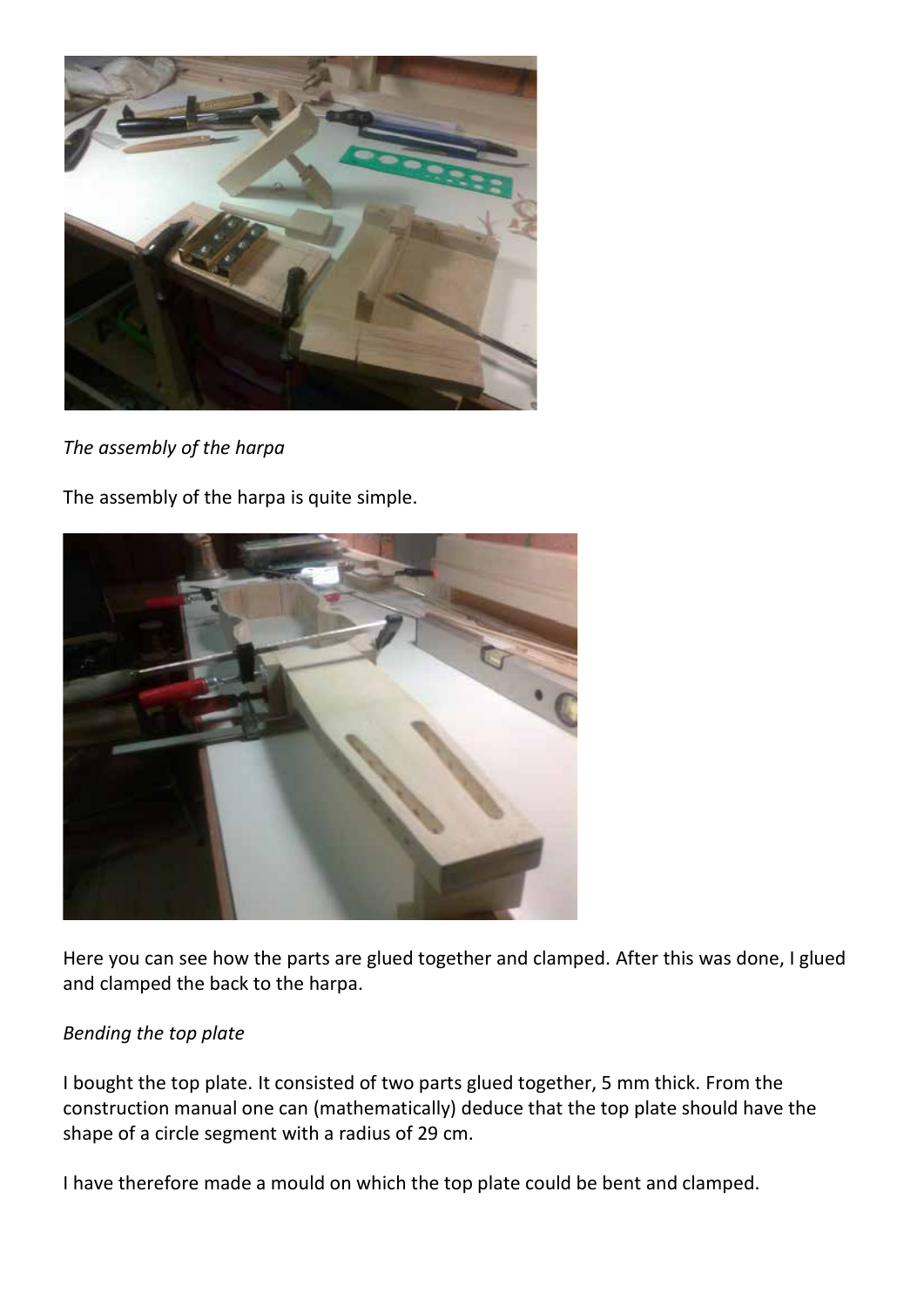

The make the top plate easier to bend, I put it one hour in hot tap water. It was held under water with a weight of iron.



Then I clamped the top plate on the mould.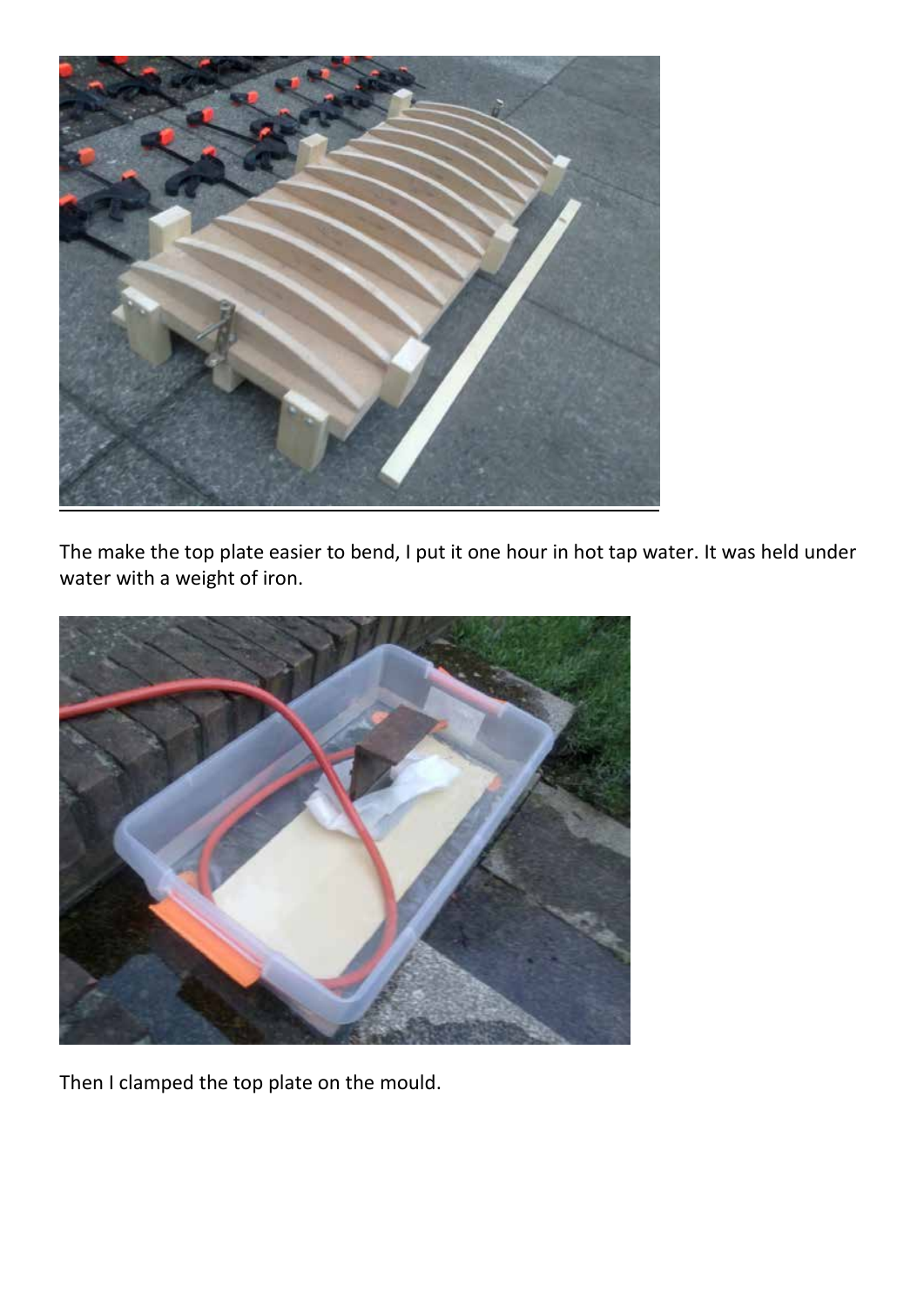

As you can see the glued seam parted in the middle. So, this was not the way to bend the top plate!

To reconstruct the top plate, I let the wood dry, sawed both halves apart, and glued them back together using a specially made mould.



With the template I could exercise horizontal and vertical pressure. I attached adhesive tape to the edges of the top plate to protect the wood against glue. The mould had a notch below the bond line which gave room for the expansion of the glue.

After the top plate was reconstructed, I decided to bend the plate with steam. Therefore I have a steam box made of MDF. The box interior was coated with aluminium foil.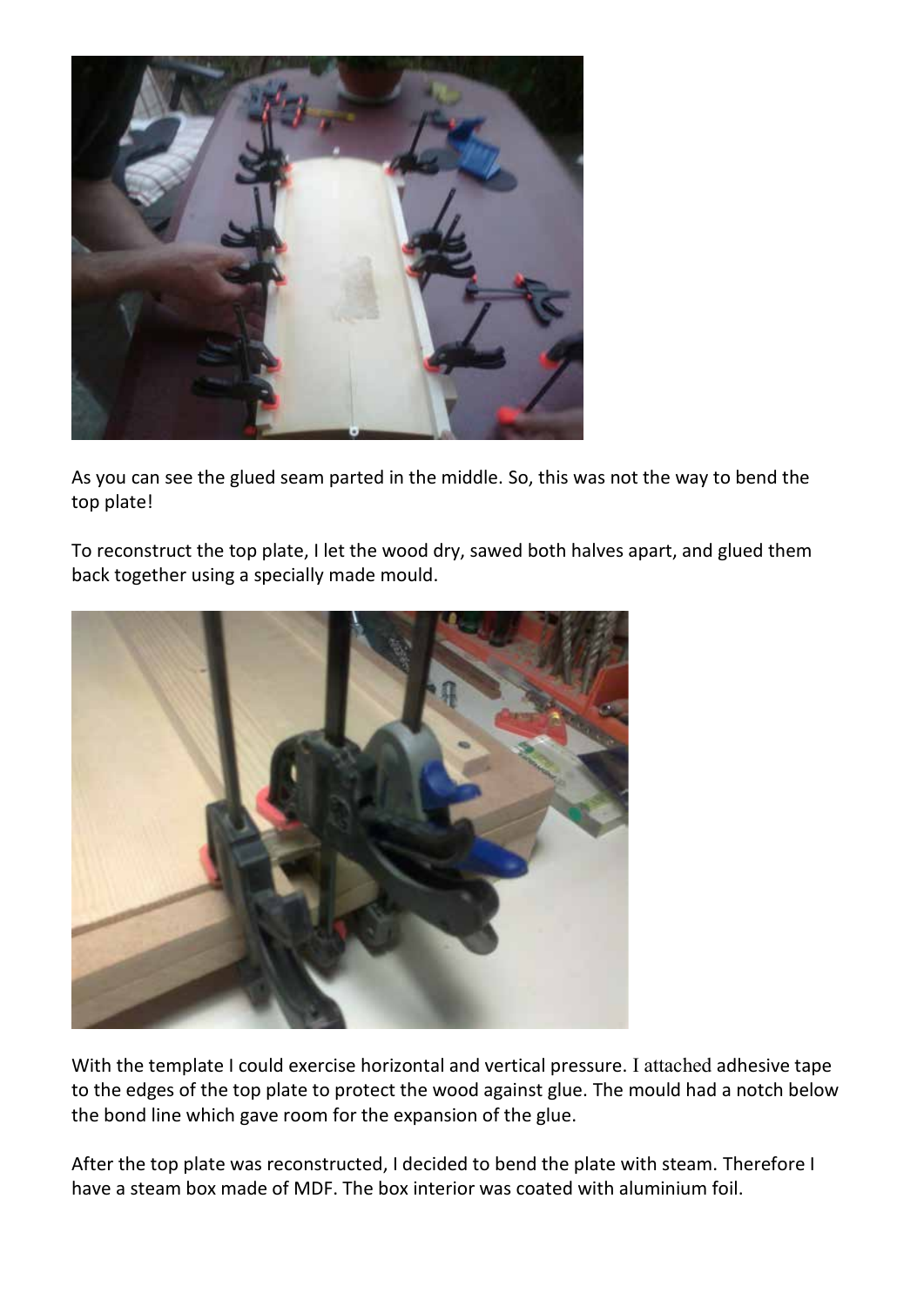

After 15 minutes steaming the top plate could be bent and clamped to the mould that I created earlier.

# *Placing the top plate on the body*

The side edges should follow the profile of the now-bent top plate. Where the side edge moves towards the centre line of the harpa, it should be higher. Where it moves outwards it should be lower. It seemed hard to make a perfect fit between edges and top plate, just by hand only.

# *Note: apply the Pythagorean theorem to calculate the height of the sides edges*

Then I noticed that the edges should connect to of the circular segment which is formed by the top plate. With the Pythagorean theorem this easily can be resolved, as shown in the figure below. MA is the axis of the harpa. FH is the top of the bottom plate. CF and BG are the outer and the inner edge of the harpa. DCBA is the bottom of the curved top plate with radius r = 29 cm. If the outer edge of the side is y2 cm from the centre line of the harpa, it is easy to calculate x2. At that spot the height of the edge should be reduced by (r-x2) cm be. In this way all points on the inside and the outside of the edge can be calculated. With a spread sheet with the only variable 'y' are all points can be calculated (the spread sheet formulas and other nyckelharpa mathematics are given in Appendix B).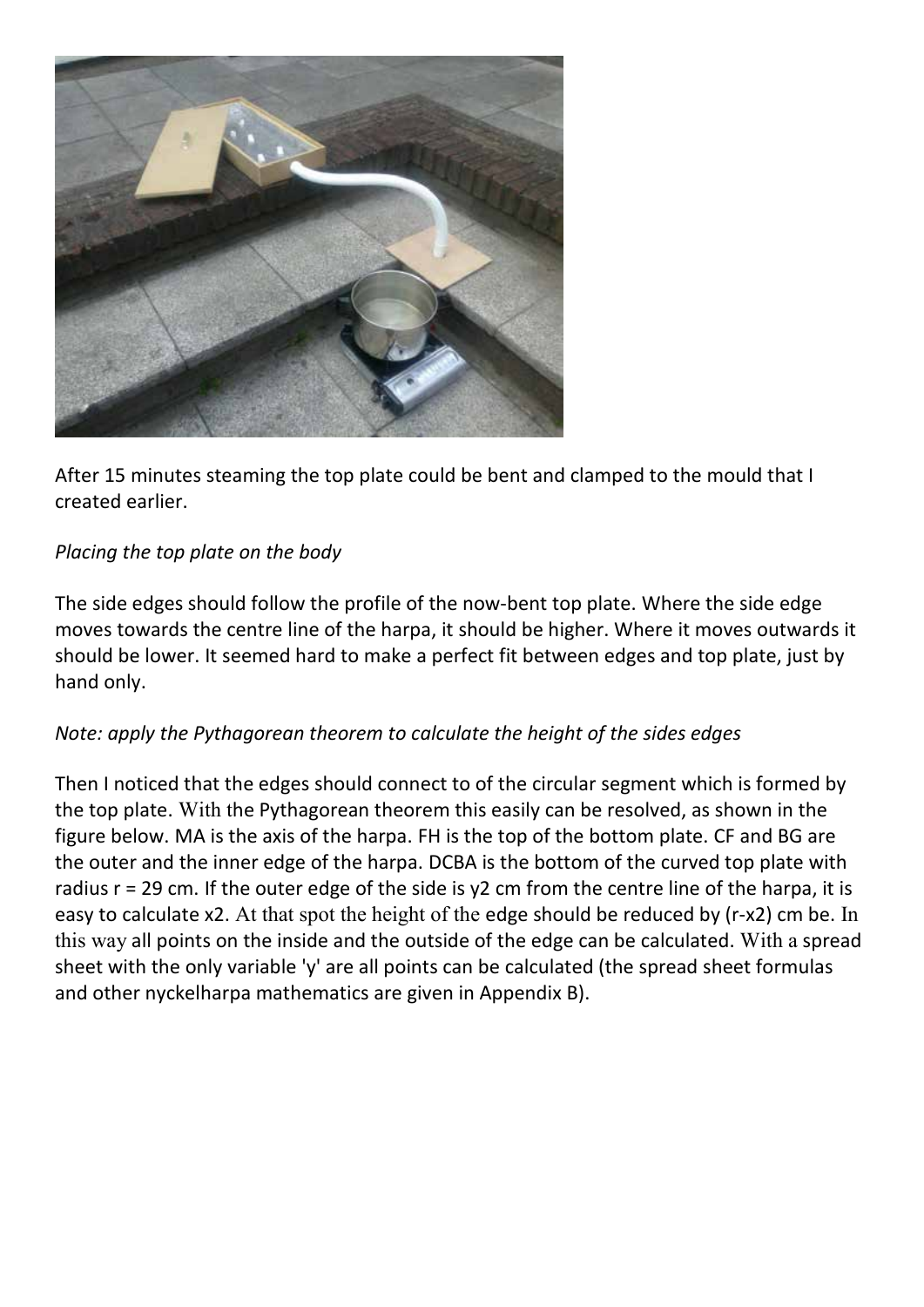

With the spread sheet calculations in the hand it is simple to mark all points on the inside and the outside edge by pencil.



I checked the formulas, measurements and the pencilled points a few times. I then cuttered away unwanted wood - that was exciting.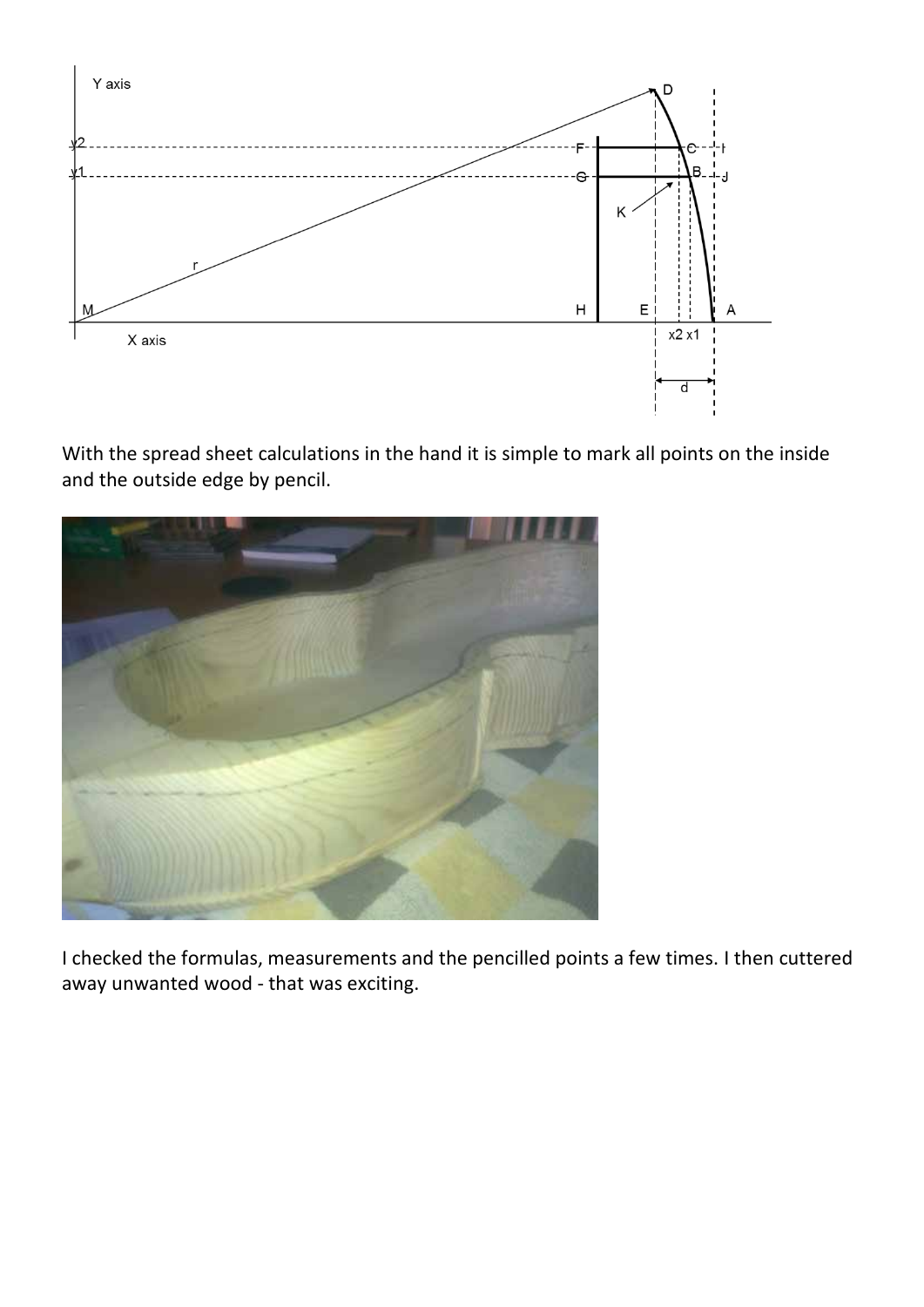

I then lightly worked on the edges with a file and sandpaper and verified that the profile fits the top plate everywhere. The next picture shows how I did it.



The result was perfect. We were now ready for the next step: gluing the top plate.

To the glue and clamp the top plate to the harpa, I made a clamping device.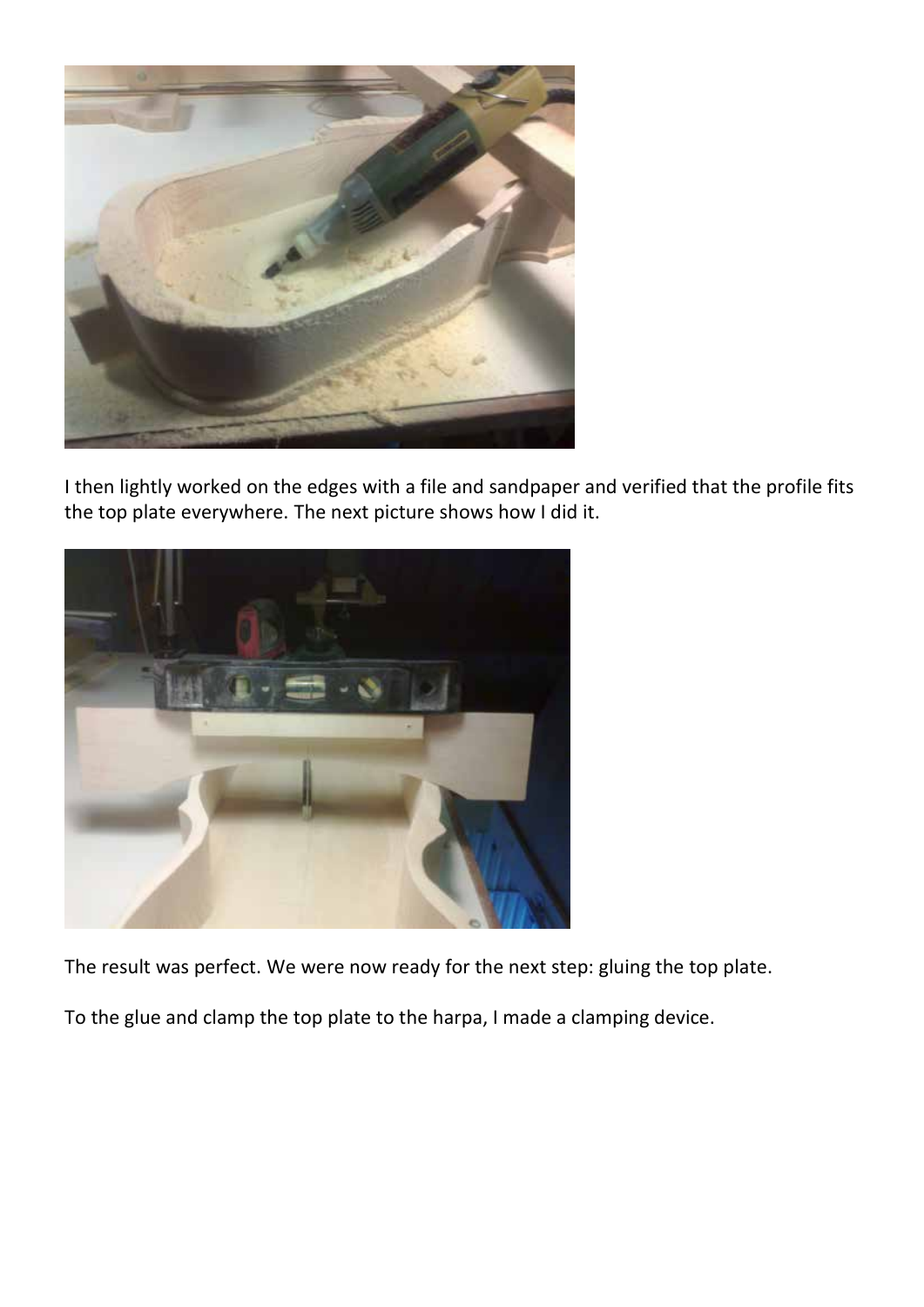

The harpa body can be placed in it and the top plate can be glued and clamped with 25 clamps. Before applying glue I the attached adhesive tape on places where glue might damage the wood.



*The tail*

The tail and the tail holder must resist forces of the stretched strings. I decided for a different solution than is shown in construction manual. In the photo below a prototype of a tail holder is shown. It should be attached to the underside of the harpa. An oblique hole was carved in the tail. The hole fits exactly over the pen of the tail holder.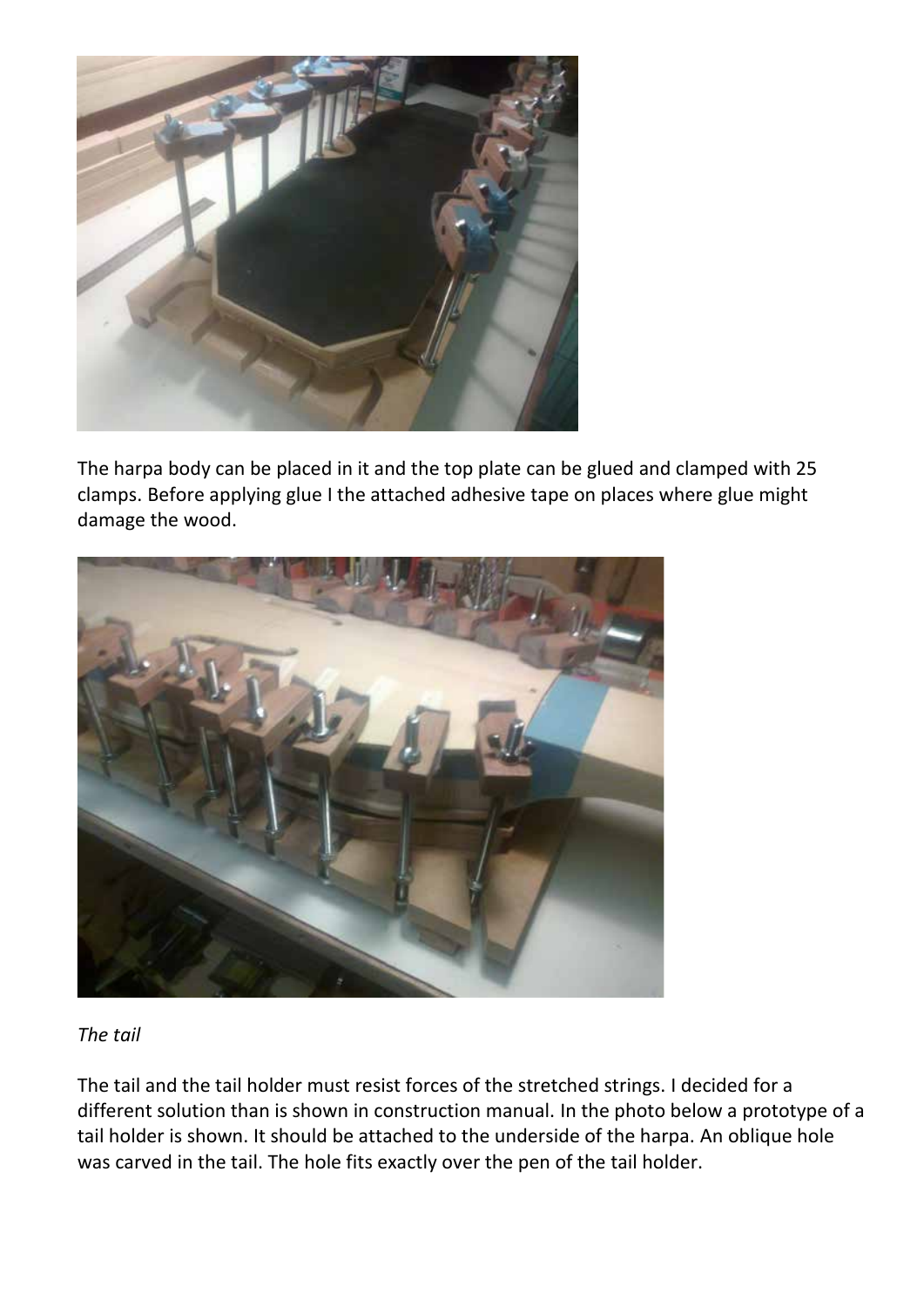

The holes for the sympathetic strings should run through the middle of the front of the tailpiece to the bottom of the cut that is made for the ends of the strings - a slight angle so. I have solved this by tilting and clamping the tailpiece to the workbench and drilling vertically.



5. Harpa

Subsequently I mounted the tailpiece, the key box and a makeshift bridge. I stringed the harpa with nylon strings (cello strings only) to make sure everything is fitting.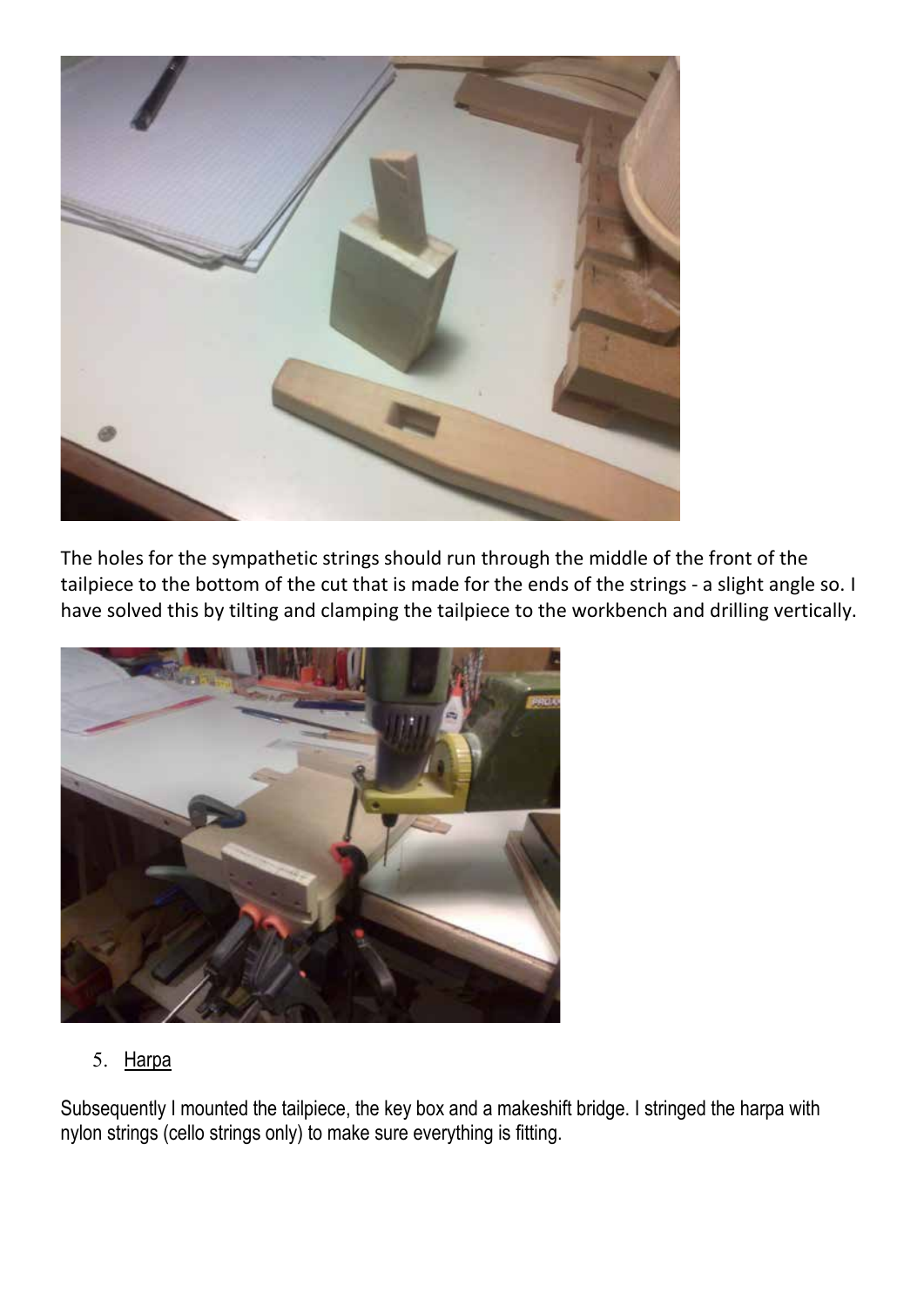

Then I made a permanent bridge, 5 mm higher than described in the construction manual (because of a wood plate of 5 mm under the key box. Placing all the strings is a process of trial and error, partly because the bridge can slide a little under the pressure of the strings.

The picture below gives an impression of the stringed, not stained harpa.



Tightening the cello strings was really heavy going and it was therefore difficult to tune them precisely Therefore I made a few accessories to tighten the bolts more easily.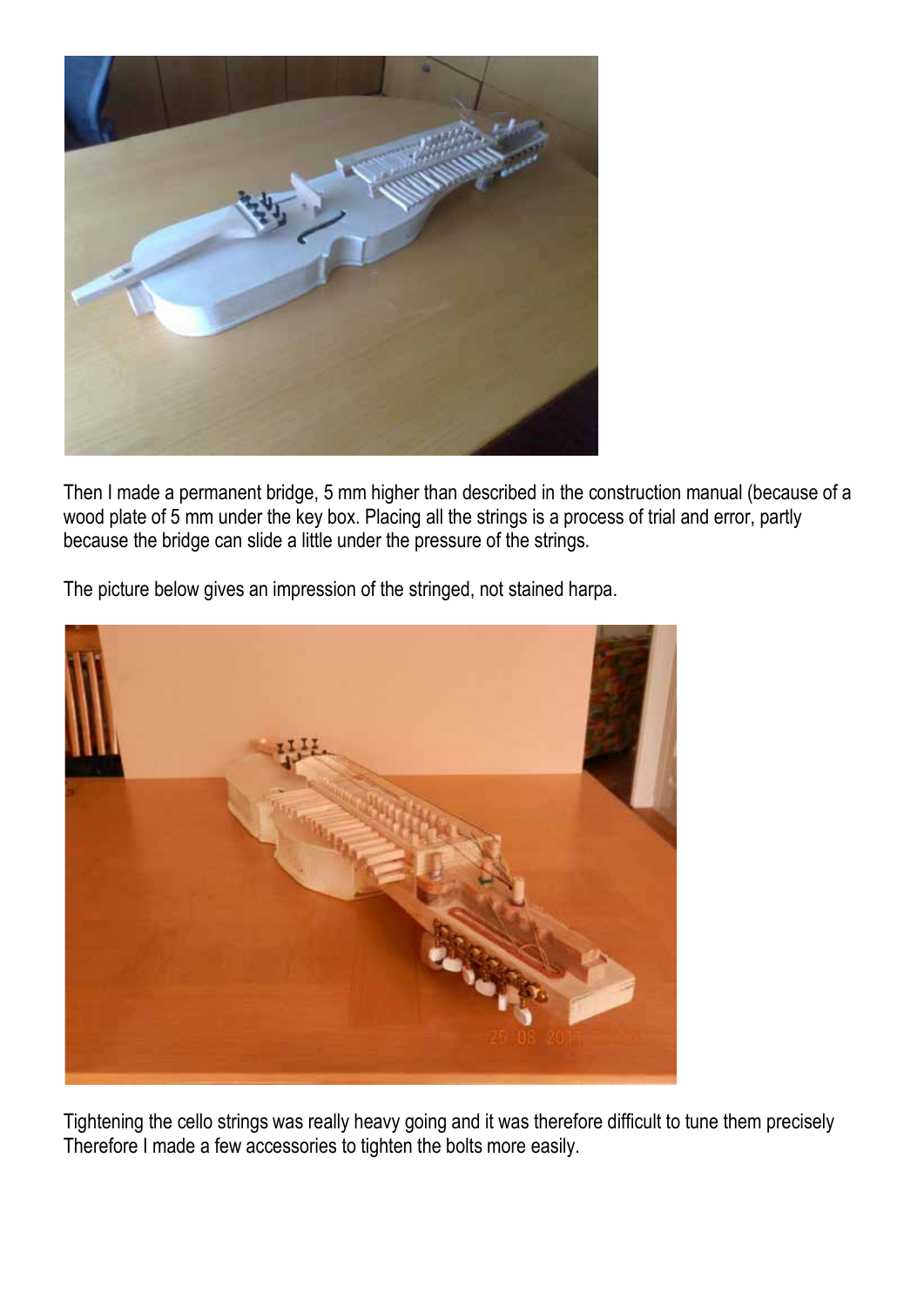

I made these before I discovered the existence of a lubricant for pegs which ceased to run smoothly.

# 6. Bow

I have built the bow by gluing a number of layers of two different types of veneer and bending and clamping it with a mould. The result was a rectangular stack of glued veneer with a curve. I planed and sanded it into the proper shape.



For the frog I have made an oblong hole in the bow, by moving a cutter with a mechanical stage over the fixed bow.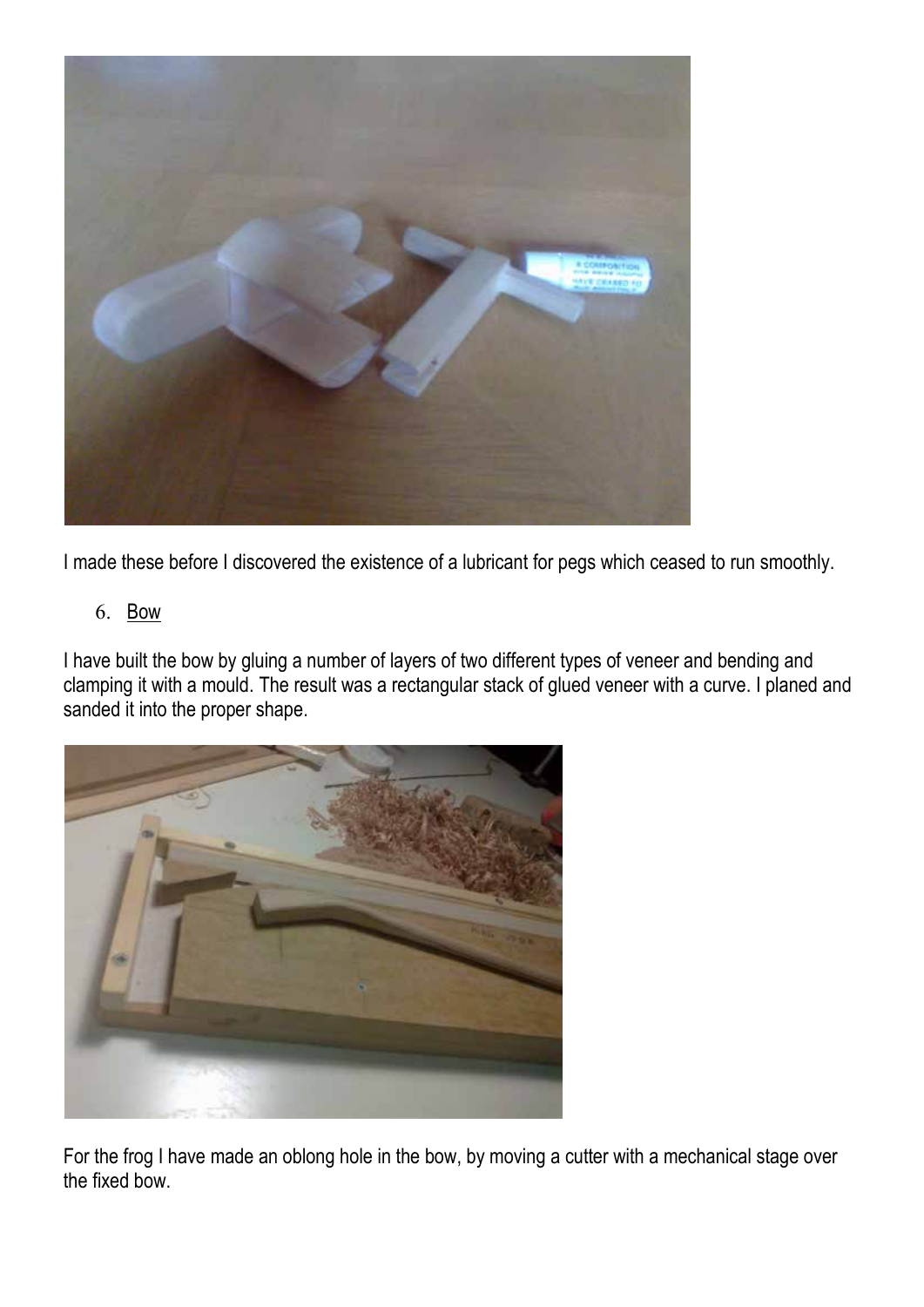

At the tip of the bow, I have glued an ebony block with square hole in it. This hole is for fastening the bow hair. The next picture shows how I have drilled a square hole by drilling away the edges of the hole and by filing.



The picture below shows how the ebony block is glued and clamped to the tip.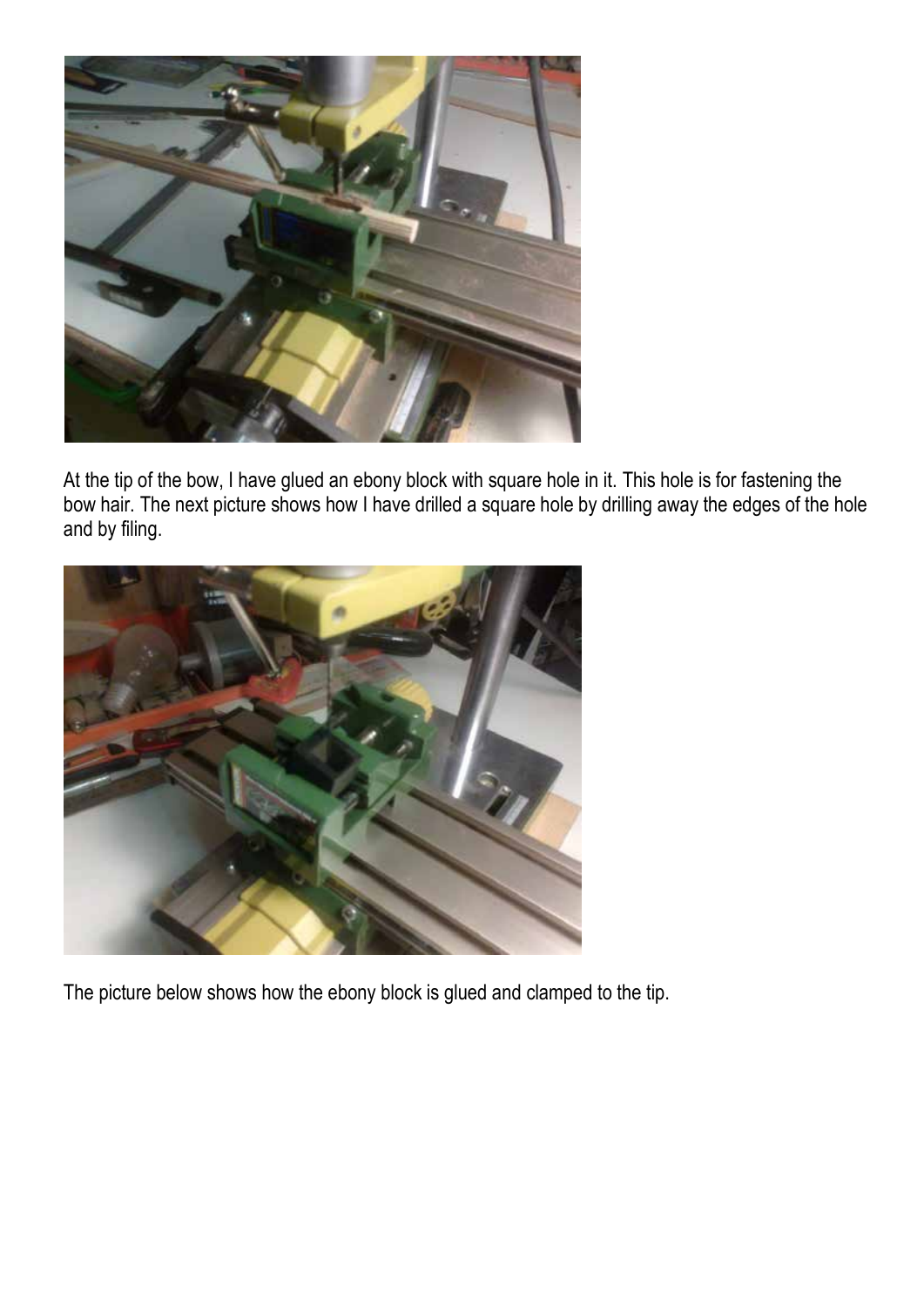

The picture below the shows the ready bow. The bow hair was fastened by a professional violin maker.



# 7. Standard

It seemed useful to have a stand on which the harpa could stand stable if not played. There are standas for violin and cello for sale but I did not like them and they did not fit. I decided to make one myself. Any design will do as long as the harpa stands stable.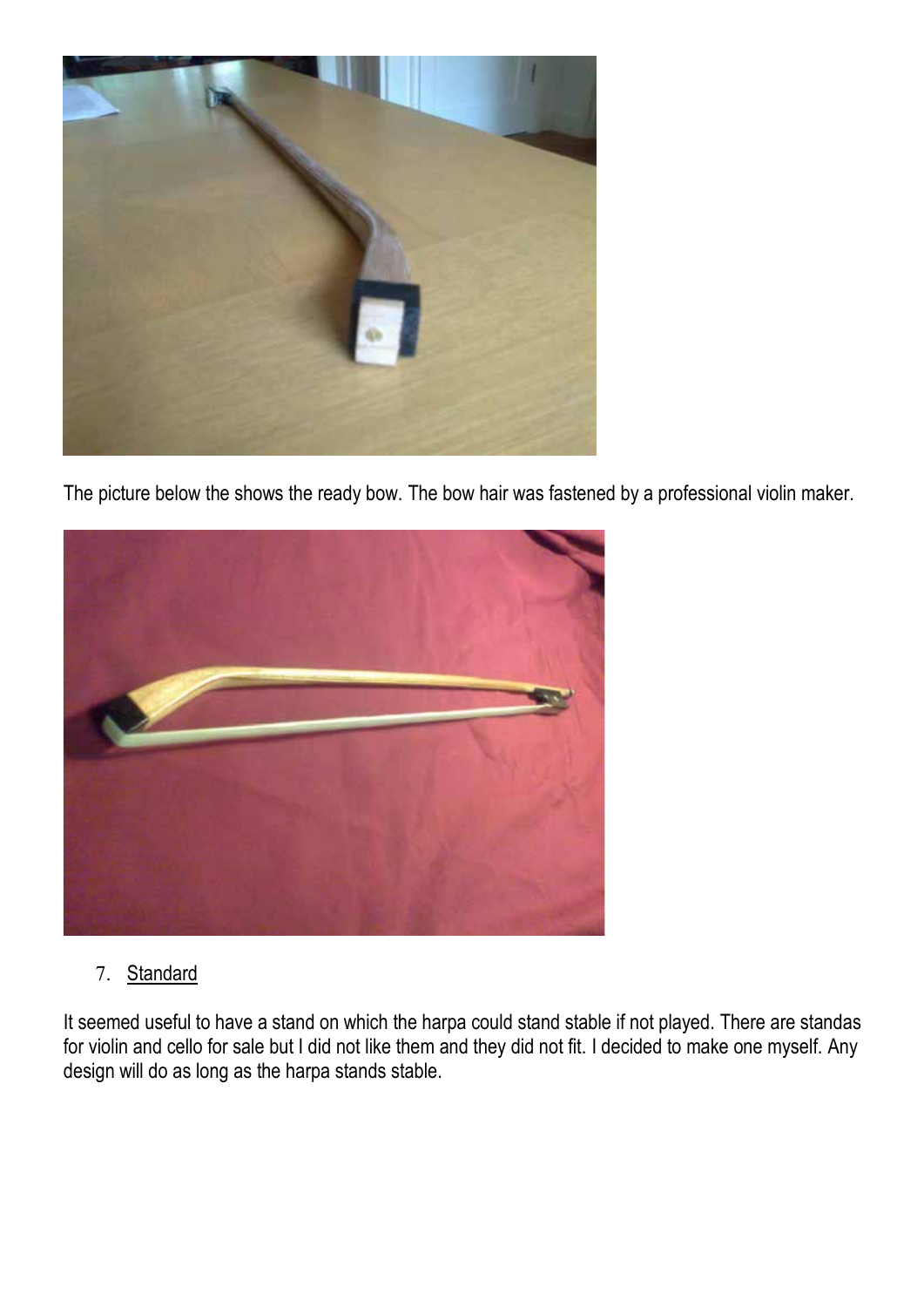

The picture above shows what I've made. The standard consists of five parts which click together without screws: two round legs that click together, a vertical support for the harpa that clicks around the legs, a back support which is attached to the vertical support with a wedge, and a safety bracket which is clicked on the vertical support. All parts coming into contact with the harpa have been covered with felt (not in this photo) to prevent damage to the harpa.

8. Case

The case was made from plywood. I covered the outside with vinyl. On the case bottom I placed a mould fitting the bottom of the harpa. This prevents forwards or sideways movements of the harpa. For the end of the neck, I made a recess. I made clips covered with felt in the lid. They press the harpa tight against the bottom as the lid is closed. The bottom of the box has enough room for the bow and other accessories.

The box is strong but also very heavy. For someone who is small or not strong, this is a disadvantage.

*Tip: Try to build a strong case with lighter materials*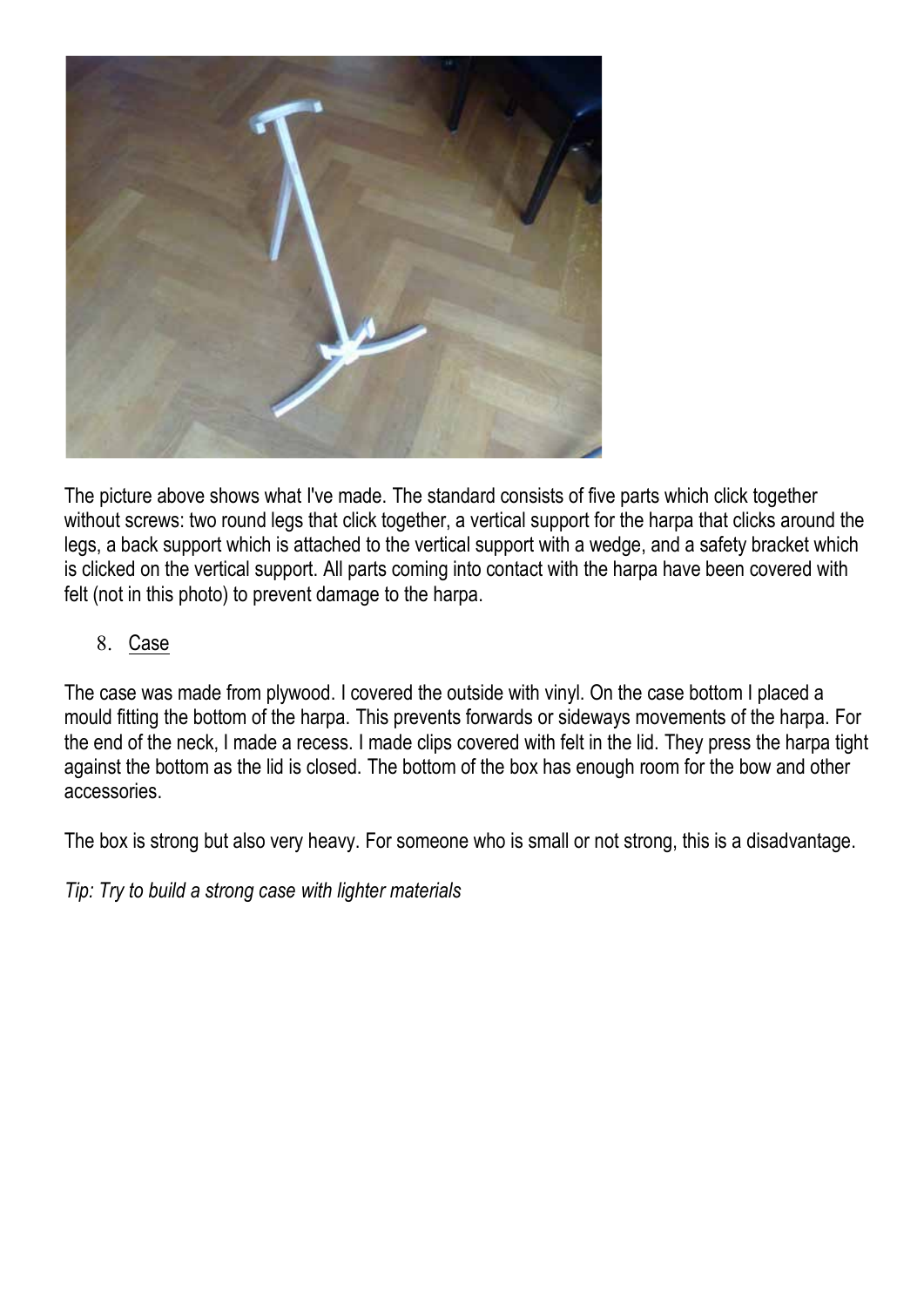

The round legs of the stand I have attached with Velcro to the inside of the box. I have clamped the long supports using a swivel clip.

9. Testing the harpa

I started to play the unstained harpa a few weeks tried (I had never played on a violin or harpa). This gave the opportunity for small corrections to the harpa. On my request an experienced harpa player tested the quality of the instrument. Her judgement was that I made an instrument that is acoustically and mechanically completely satisfactory.

The instrument is still unstained.

Appendix A. Time used

| Part                | Hours at the workbench |
|---------------------|------------------------|
| Key box             | 130                    |
| Body                | 130                    |
| Harpa               | 40                     |
| Bow                 | 15                     |
| Standard            | 20                     |
| Case                | 25                     |
| Finishing the harpa |                        |
| <b>TOTAL</b>        |                        |

In this time several moulds were made, as described in the report. The time does not include time for shopping and pick up wood and tools.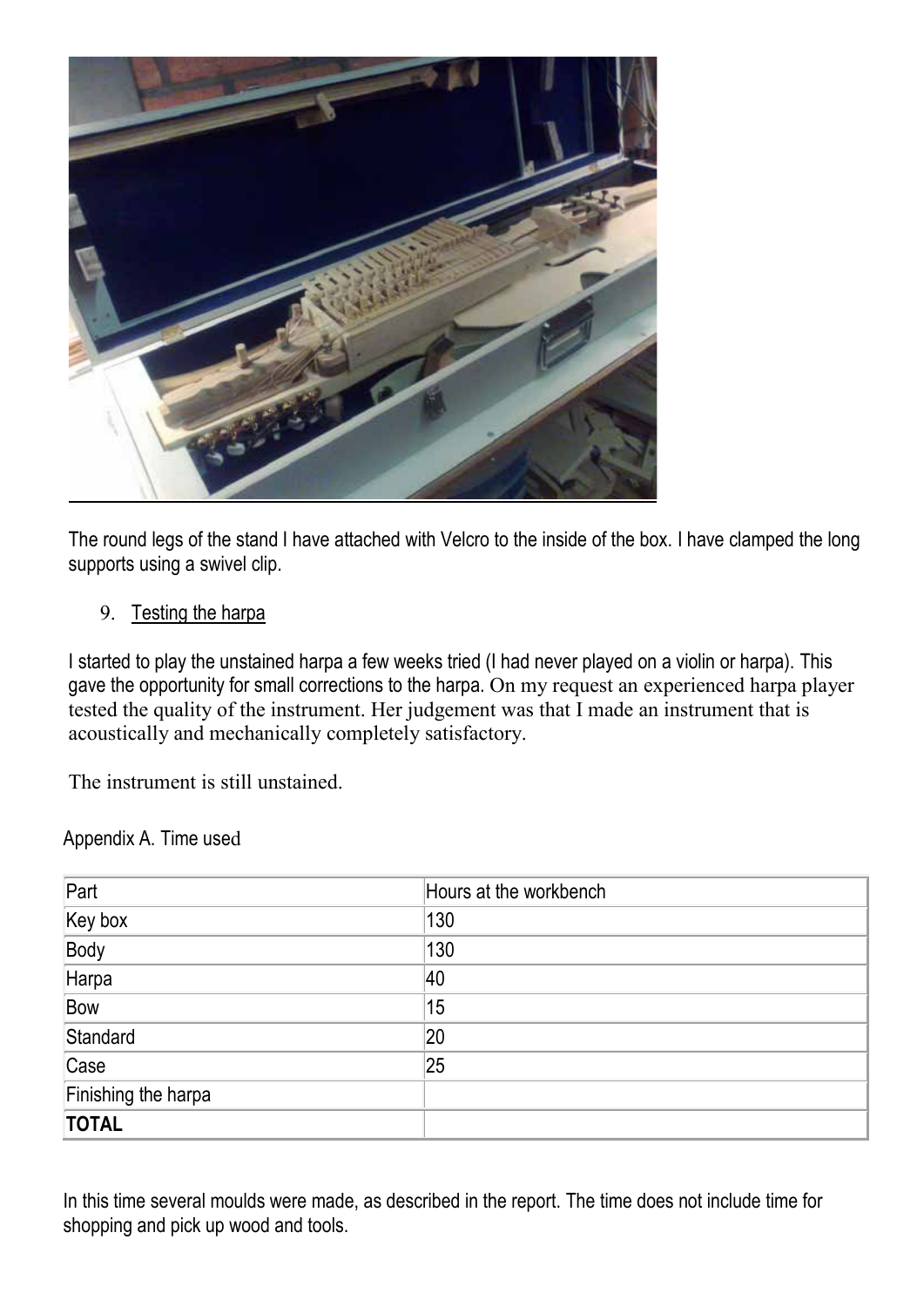#### Appendix B. Nyckelharpa mathematics

### **Fitting the top**

#### *Deflection curve or the top*

Drawing 1.3<sup>1</sup> shows a peak deflection of 15.5 mm over a total breadth of 185 mm (90 mm 95 mm). Assuming the form of a deflection is a circle segment, the centre point and radius of the circle can be easily calculated. See figure 1 below.

#### **Figure 1**



Curve EDB is the underside of the deflected top. Half of the breadth b is (it is assumed for calculation purposes that both half breadths are equal). The deflection is d. The radius of the circle is r. Now the radius can be calculated using the right triangle ABC the Pythagorean theorem and applying: BC  $2 = AB$   $2 + AC$   $2$ . AC = r-d and AB = b. Therefore  $r^2 = b^2 + (r-d)^2$ . From this follows:  $r^2 = b^2 + r^2 + d^2 - 2rd$ , and thus  $2rd = b^2 + d^2$ . Finally we conclude the r = (b  $^2$  + d  $^2$ ) / 2d. By filling in the values of b (= 90 mm) and d (= 15.5 mm), we calculate r = 295.5 mm.

#### *Breadth of the top*

The circumference of the circle with centre point C and radius r equals to 2 \* pi \* r. This length corresponds with 360 degrees. To calculate the length or curve EDB (= net breadth of the top) we are determine angle ECB. ECB = 2  $*$  angle ACB. Tg (ACB) = b / (r-d). Therefore angle ACB = arctg (b / (r-d)) radians. Thus the length of curve EDB = 2  $*$  arctg (b / (r-d) / 2  $*$  pi  $*$  r  $*$  Add extra millimetres to the breadth to make sure the top sticks out from the sideboard.

#### *Calculating the height and angle at peak each position of the sideboards*

In the figure 2 below a cross section of the harpa is shown.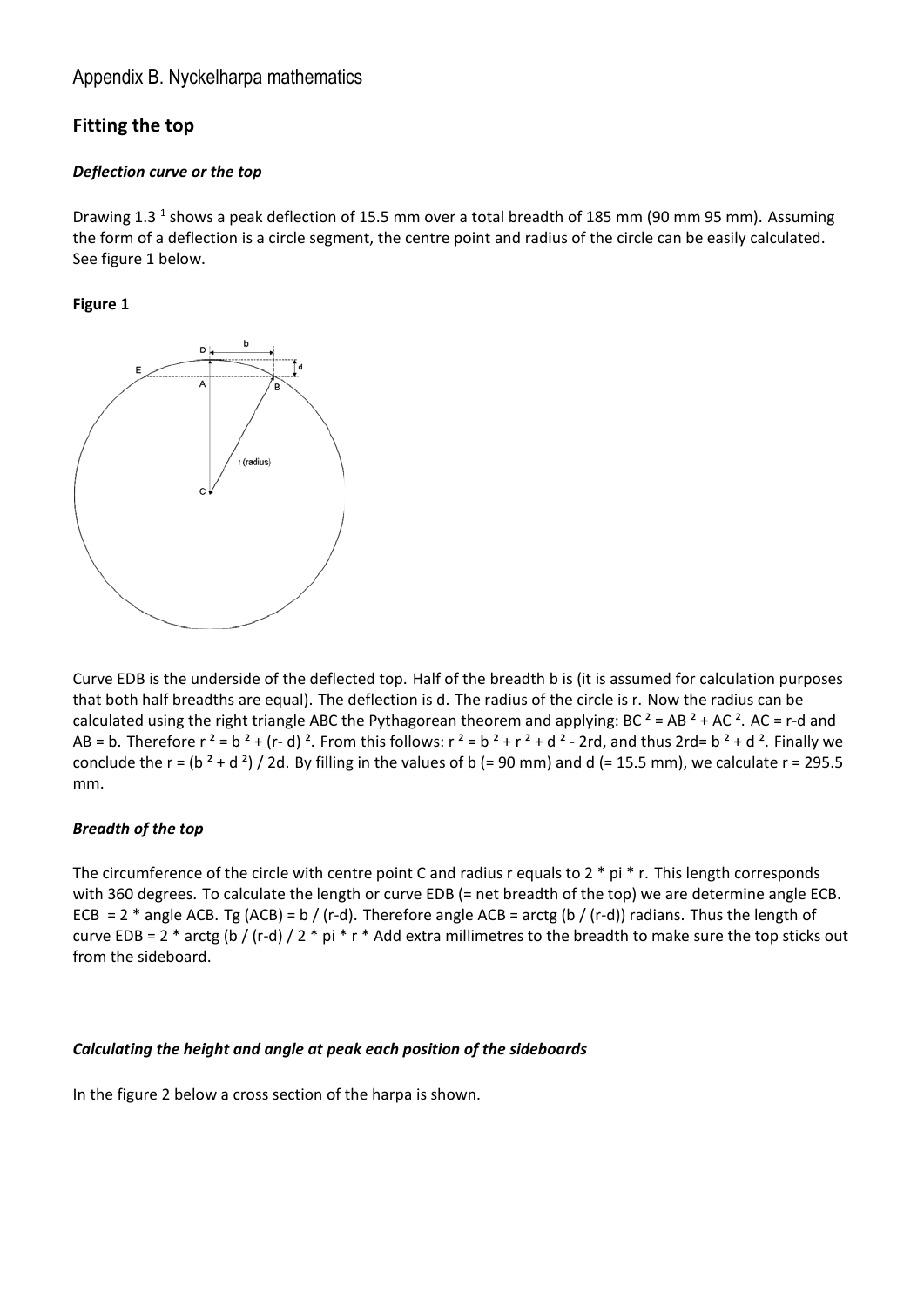#### **Figure 2**



The harpa is standing on its side (this picture shows one half of the harpa). FGH is one half of the bottom plate. FGBC is a cross section of the sideboard. FC is the outside of the sideboard, GB is the inside. FG is the thickness of the sideboard at a certain cross section. HA is the maximum height of the sideboard. ABCD is the deflected top of the harpa. MD is the radius of the deflected top. ABCD is the underside of top half of the deflected top. HEA is the middle line of the harpa. The upper side of the (unbowed) sideboard lies in the plane AJI. At a certain vertical cross section of the sideboard, points C and B and curve CB should be positioned to fit exactly the top. This can be done by filing away at a particular cross section, IC at the outside, and JB at the inside of the sideboard. For practical purposes BC is considered to be a straight line.

#### *Calculating the height*

That cross section at the outside of the sideboard, FC, the inside is GB. Easily we can measure the distances of these sides to the centre line of the harpa (which corresponds with a line perpendicular to the plane or figure, through point H). Coordinates of point B and point C are (x1, y1) and (x2, y2). Coordinates y1 and y2 are known by measuring the distance of the outside and inside of the sideboard to the bottom centre line of the harpa. Coordinates x1 and x2 now can be calculated.

We apply the Pythagorean theorem we to the triangles BMx1and CMx2 . In general  $r^2 = x^2 - y^2$  applies for triangles, and therefore x = square root ( $r^2 - y^2$ ). For triangle BMx1 applies  $x1^2 + y1^2 = r^2$ . For triangle CMx2 applies  $x^2 + y^2 = r^2$ . Therefore point B lies (r - square root (r<sup>2</sup> - y1<sup>2</sup>)) below to the top edge of the sideboard, point C lies (r - square root (r<sup>2</sup> - y 2<sup>2</sup>)) below the edge. These points can be calculated and marked at the inside and outside of the sideboard. By connecting the marked points at the inside and outside, we shall see the curves of the board that side will fit the top exactly.

#### *Calculating the top angle*

The top angle of the sideboard is KCB angle in Figure 2. It is equal to arctg (KCB). Tg (KCB) equals to (KB / KC). KB = x2-x1 = (r-sqrt (r<sup>2</sup> y2<sup>2</sup>) - (r-sqrt (r<sup>2</sup> y1<sup>2</sup>)). KC is the thickness of the sideboard = y2-y1. From this arctg (KCB) can be calculated.